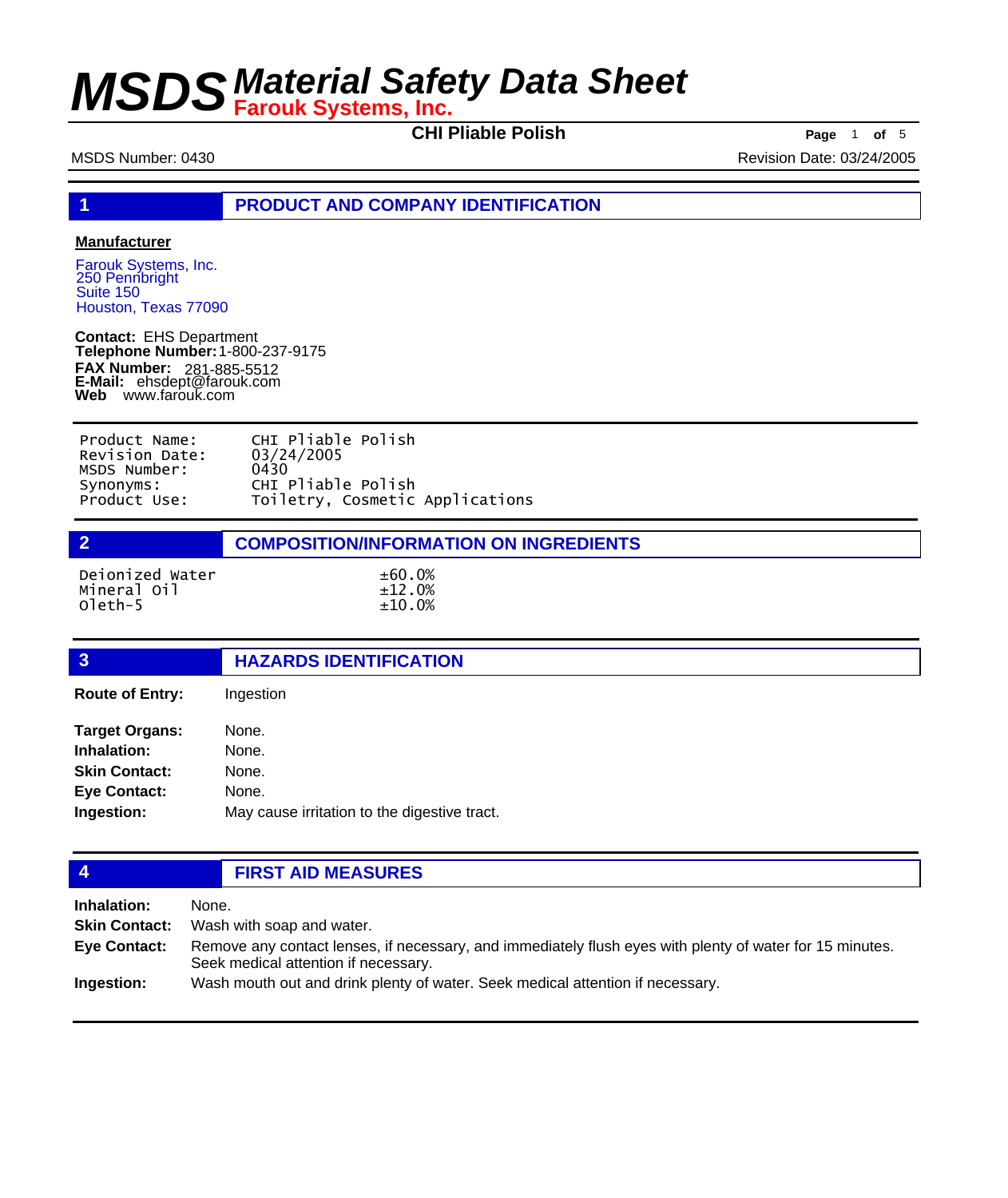**CHI Pliable Polish Page** <sup>2</sup> **of** <sup>5</sup>

MSDS Number: 0430 Revision Date: 03/24/2005

**5 FIRE FIGHTING MEASURES**

FLASHPOINT AND METHOD: Not applicable. FLAMMABLE LIQUIDS: Not available. AUTO IGNITION TEMP: None. FLAMMABLE CLASS: None. BURNING RATE OF SOLID: Not available GENERAL HAZARDS: Evacuate personnel downwind of fire to avoid inhalation of fumes and smoke. EXTINGUISHING METHODS: Chemical type foam, CO2(Carbon Dioxide), Dry Chemical, Water Fog HAZARDOUS COMBUSTION PRODUCTS: None.

FIRE FIGHTING PROCEDURES: This product is not flammable.However, hazardous decomposition and combustion products may be formed in a fire situation. Cool exposed containers with water spray to prevent overheating.

FIRE FIGHTING EQUIPMENT: Respiratory and eye protection are required for fire fighting personnel. Full protective equipment (Bunker Gear) and self contained breathing apparatus (SCBA) should be used for all indoor fires and significant outdoor fires. For small outdoor fires, which may be easily extinguished with a portable fire extinguisher, use of a SCBA may not be needed.

### **6 ACCIDENTAL RELEASE MEASURES**

SMALL SPILL: When a spill occurs, use absorbent material on the substance. Dispose of the material according to all local, state and federal regulations. Always use an absorbent material when cleaning up a spill.

ENVIRONMENTAL PRECAUTIONS: Avoid run-off or release into sewers, stormdrains and waterways.

GENERAL PRECAUTIONS: Remove containers away from flammable materials.

### *HANDLING AND STORAGE*

Use appropriate personal protective equipment as specified in Section 8. Handle in a manner consistent with good household/personal techniques and practices. **Handling Precautions:** Keep containers/bottles securely sealed when not in use. Store in cool/dry conditions that do **Storage Requirements:**

not exceed room temperature. Try to store product in temperatures between 40°F to 120°F.

#### **8 EXPOSURE CONTROLS/PERSONAL PROTECTION**

These recommendations provide general guideance for handling this product safely. Because specific use conditions may vary, safety procedures should be developed for each specific application of this product. When developing procedures, always consider potential waste, disposal and personal safety issues. **Engineering Controls:** EYES AND FACE: For reasonable foreseeable uses of this product, eye and face protection is not required. SKIN: For reasonable foreseeable uses of this product, skin protection is not required. RESPIRATORY: For reasonable foreseeable uses of this product, respiratory protection is not required. **Protective Equipment:** EXPOSURE GUIDELINES: Overexposure is unlikely. Since all parameters cannot be foreseen, the

use of engineering controls to reduce exposure may be necessary.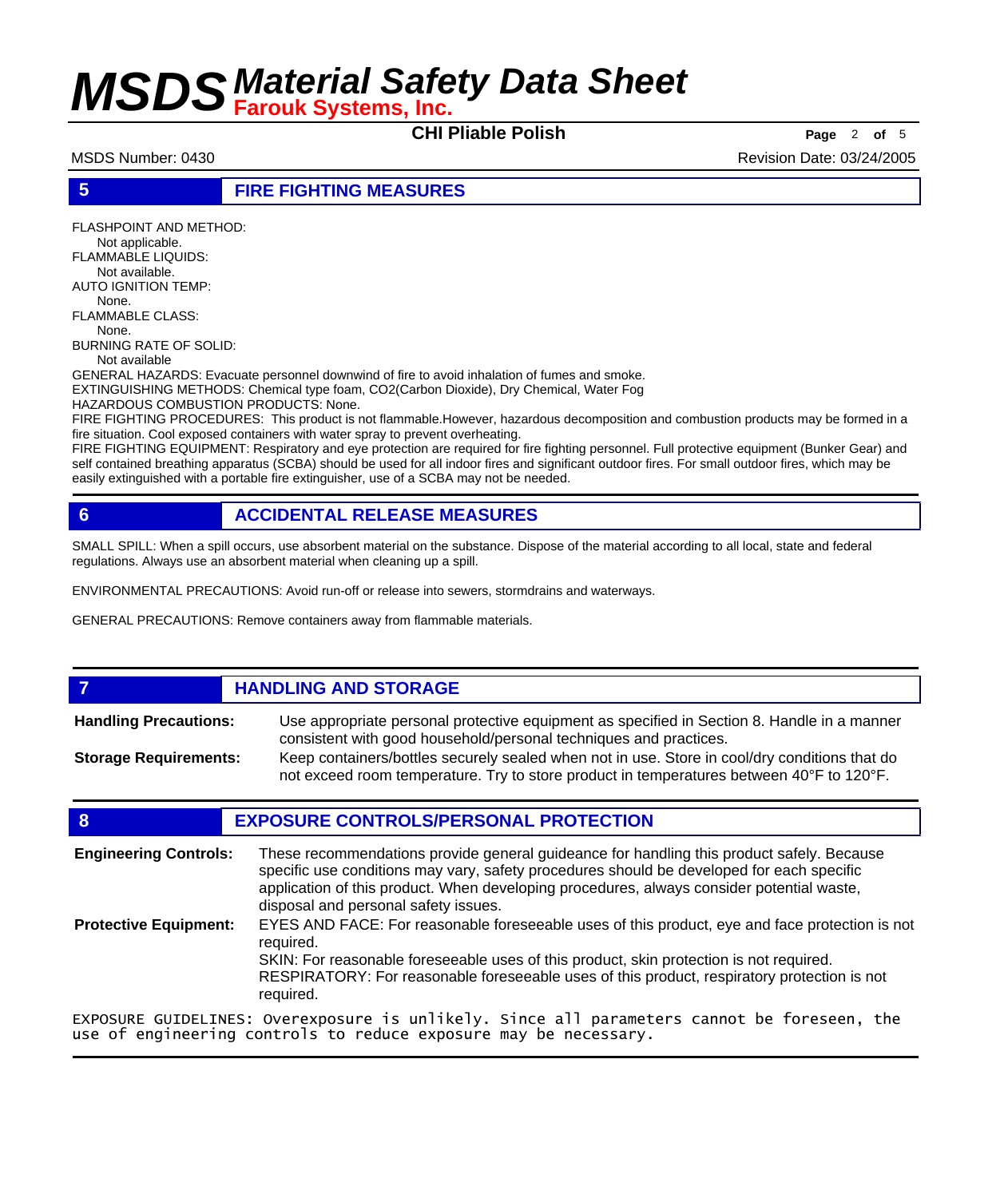**CHI Pliable Polish Page** <sup>3</sup> **of** <sup>5</sup>

MSDS Number: 0430 Revision Date: 03/24/2005

#### **9 PHYSICAL AND CHEMICAL PROPERTIES**

**Appearance:** Silvery, pearlescent paste **Physical State:** Paste **Odor:** Pleasant fragrance **pH:** N/A **Vapor Pressure:** N/A **Vapor Density:** N/A

**Boiling Point:** 212° F **Freezing/Melting Pt.:** 131° F **Solubility:** Soluble in water. **Spec Grav./Density:** 1.10

| 10                                            | <b>STABILITY AND REACTIVITY</b> |
|-----------------------------------------------|---------------------------------|
|                                               |                                 |
| <b>Stability:</b>                             | YES                             |
| <b>Conditions to avoid:</b>                   | Extreme temperatures.           |
| Materials to avoid (incompatability):         | None.                           |
| Hazardous Decomposition products: None known. |                                 |
| <b>Hazardous Polymerization:</b>              | Will Not Occur.                 |
|                                               |                                 |

#### **11 TOXICOLOGICAL INFORMATION**

ACUTE: DERMAL LD50: Not available. ORAL LD50: Not available. INHALATION LC50: Not available. EYE EFFECTS: This product may cause irritation to eyes if not used under normal conditions. TARGET ORGANS: NONE. SENSITIZATIONS: Not available. CARCINOGENICITY: IARC: Listed by IARC - No. NTP: Listed by NTP - No. OSHA: Listed by OSHA - No.

MUTAGENICITY: Not available. REPRODUCTIVE EFFECTS: None. TERATOGENIC EFFECTS: Not available.

#### **12 ECOLOGICAL INFORMATION**

ENVIRONMENTAL DATA: Not available. ECOTOXICOLOGICAL INFO: Not available. DISTRIBUTION: Not available. CHEMICAL FATE INFO: Not available.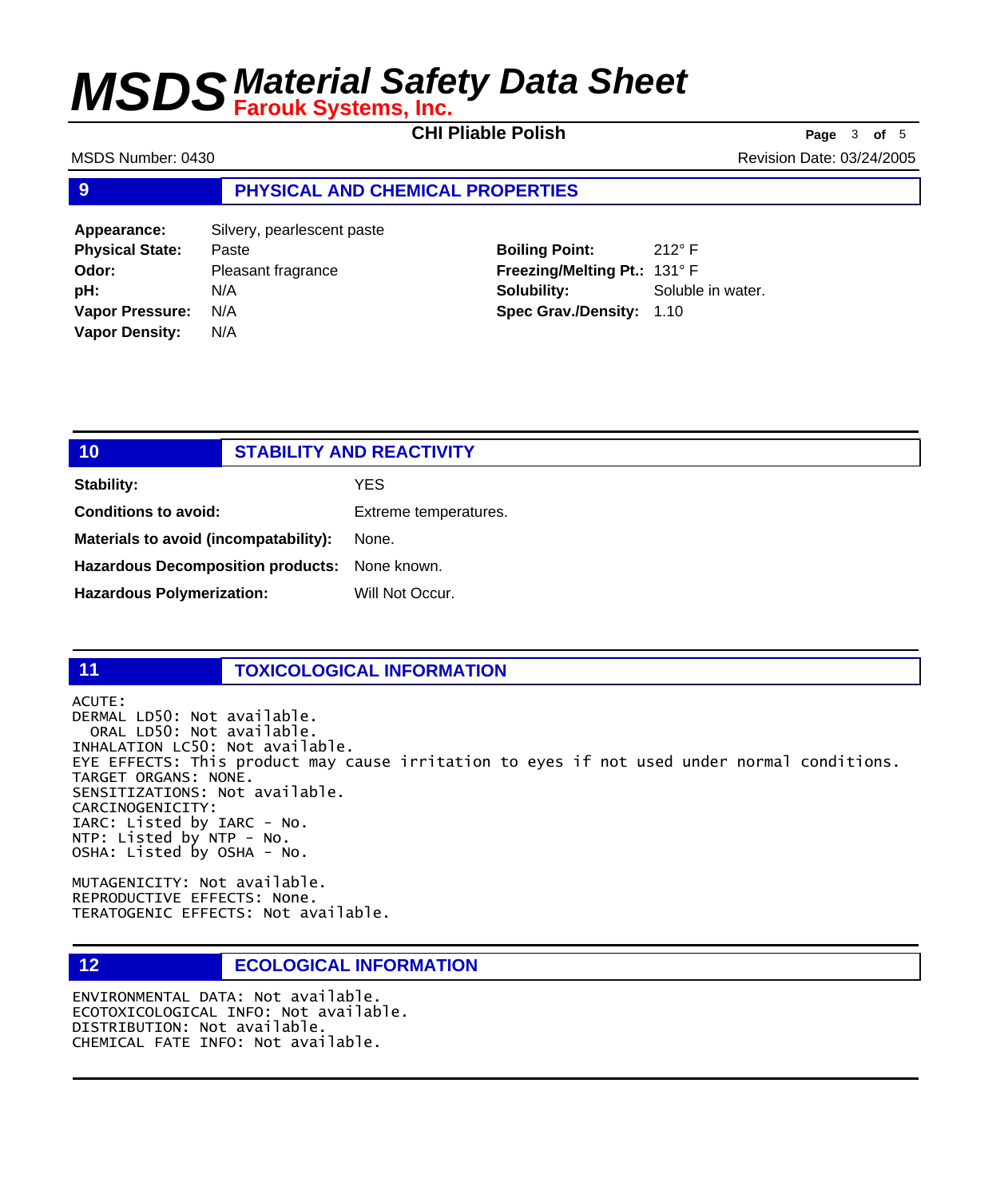**CHI Pliable Polish Page** <sup>4</sup> **of** <sup>5</sup>

MSDS Number: 0430 Revision Date: 03/24/2005

#### **13 DISPOSAL CONSIDERATIONS**

US EPA Waste Number and Descriptions:

DISPOSAL METHOD: Controlled release of diluted product into a biological wastewater treatment plant. COMPONENT WASTE NUMBER: No EPA Waste Numbers are applicable for this product's components. DISPOSAL INSTRUCTIONS: Dispose of waste material according to local, state and federal rules and regulations.

**14 TRANSPORT INFORMATION**

This product is not regulated as a hazardous material by the United States (DOT) or Canadian (TDG) transportation regulations.

Outside the United States

DOT CLASSIFICATION: Shipping Name: CHI Pliable Polish. Class: None. Non-regulated, non-hazardous

IMDG CLASSIFICATION: Shipping Name: CHI Pliable Polish. Class: None. Non-regulated, non-hazardous

IATA CLASSIFICATION: Shipping Name: CHI Pliable Polish. Class: None. Non-regulated, non-hazardous

1-800-424-9300 1-703-527-3887 CHEMTREC

#### **15 REGULATORY INFORMATION**

UNITED STATES: SARA TITLE III (Superfund Amendments and Reauthorization Act) 311/312 HAZARD CATEGORIES Fire: No. Pressure Generating: No. Reactivity: No. Acute: No. 313 REPORTABLE INGREDIENTS: Not applicable. TITLE III NOTES: None. CERCLA(Comprehensive Response, Compensation, and Liability Act) CERCLA RQ: None. TSCA(Toxic Substance Release Act) TSCA REGULATORY: All ingredients are listed in the TSCA Inventory. CANADA: WHMIS(WORKER HAZARDOUS MATERIAL INFORMATION SYSTEM) This product is WHMIS controlled. CANADIAN INGREDIENT DISCLOSURE LIST: Propylene Glycol CANADIAN ENVIRONMENTAL PROTECTION ACT: All intentional ingredients are listed on the DSL(Domestic Substance List). EUROPEAN COMMUNITY: EU REGULATORY: All intentional ingredients are listed on the European's EINECS Inventory. STATE REGULATIONS: Not available. LOCAL REGULATIONS: Not available.